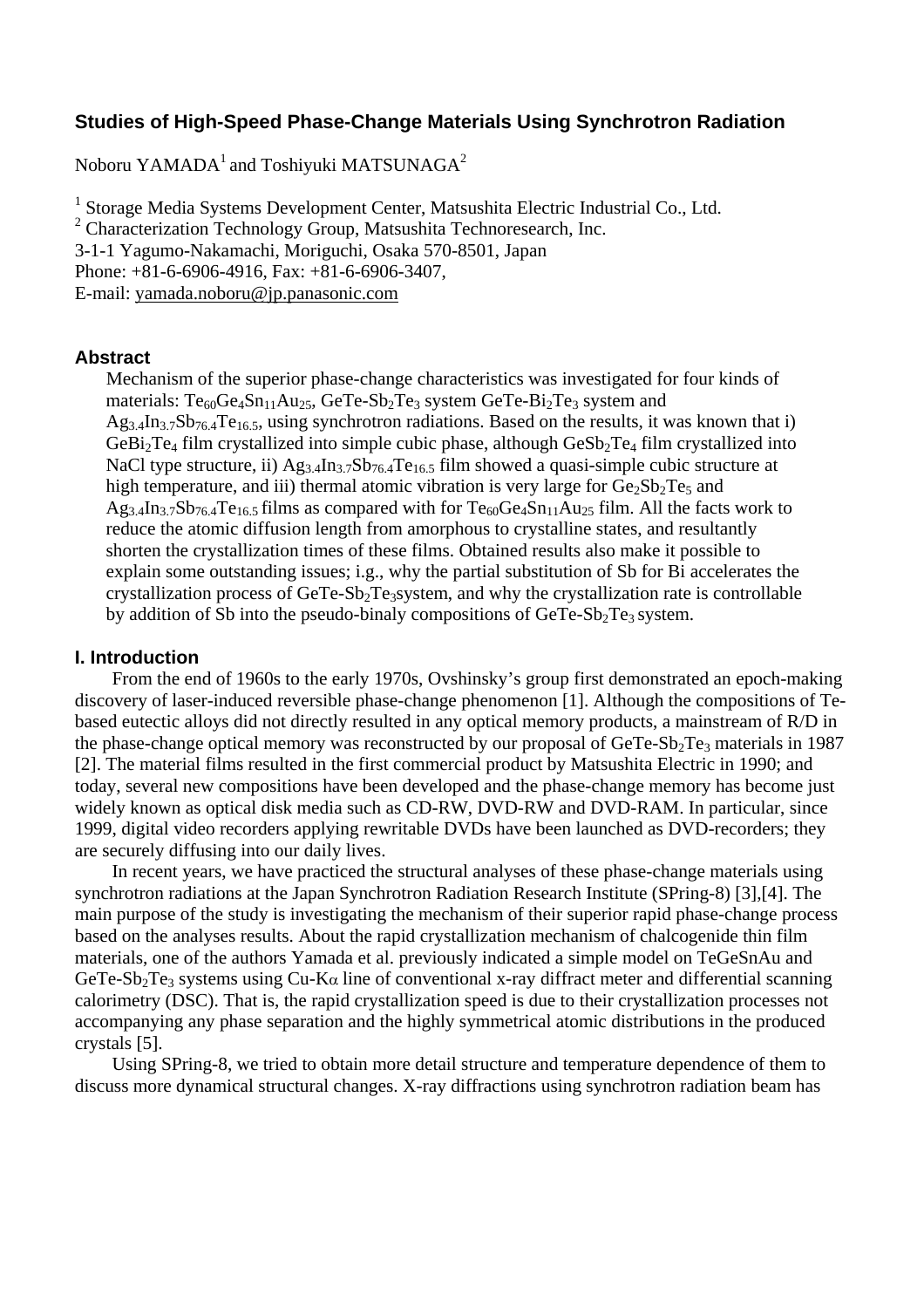several advantages than using conventional x-ray tube as follows; i.e., i) diffraction patterns with higher resolution can be obtained since highly monochromatic and parallel x-ray is available, ii) precise diffraction data is obtainable with small amount of samples and within a reasonably short time by its intense x-ray, and iii) experiments at high and low temperatures can be carried out promptly.

In this paper, we introduce the analyses results on several materials:  $TeGeSnAu[6]$ ,  $GeTe-Sb<sub>2</sub>Te<sub>3</sub>$ [7], AgInSbTe [8] and GeTe-Bi2Te3 [9], and try to summarize the rapid crystallization mechanism of them. For facilitating the understandings and for concentrating to discussions, details of analyses are boldly omitted, here.

### **II. Experimental**

We investigated the four kinds of phase-change materials:  $Te_{60}Ge_4Sn_{11}Au_{25}$ ,  $GeTe-Sb_2Te_3$ ,  $GeTe$ - $Bi<sub>2</sub>Te<sub>3</sub>$  and  $Ag<sub>3.4</sub>In<sub>3.7</sub>Sb<sub>76.4</sub>Te<sub>16.5</sub>$ . Their characteristics are briefly mentioned below.

## 1. Te<sub>60</sub>Ge<sub>4</sub>Sn<sub>11</sub>Au<sub>25</sub> = (Te<sub>0.8</sub>Ge<sub>0.5</sub>Sn<sub>0.15</sub>)<sub>75</sub>Au<sub>25</sub>

This composition was first reported in 1986. The crystallization time of  $Te_{0.8}Ge_{0.5}Sn_{0.15}$  film was remarkably shortened from 30us to 300 ns by addition of Au; at that time, the film crystallized into a meta-stable single phase with infrequent structure of simple cubic structure.

### 2. GeTe-Sb<sub>2</sub>Te<sub>3</sub> pseudo-binary system

It is one of the most popular phase-change materials, and applied for DVD-RAM. It was reported that films on this material system meta-stably crystallized into NaCl type crystal [10]. Here, the nonstoichiometric composition  $Ge_6Sb_2Te_9$  [11] was investigated with  $Ge_5Sb_2Te_4$  and  $Ge_2Sb_2Te_5$ .

# 3. GeBi $_2$ Te<sub>4</sub>

 Recently, it was reported that partial substitution of Bi for Sb in GeSbTe was effective to increase crystallization rate [12]. Here, the crystal structure of  $GeBi<sub>2</sub>Te<sub>4</sub>$ , one of the stoichiometric compositions in the GeTe-Bi<sub>2</sub>Te<sub>3</sub> pseudo-binary system, was representatively examined.

4. Ag3.4In3.7Sb76.4Te16.5

The original report of this thin film was made in 1991[13], and it has been applied for CD-RW and DVD-RW. It is reported that this material has much different characteristics as compared with GeTe-Sb2Te3 material system, especially in the crystallization process.

X-ray diffraction data of above-mentioned phase-change materials were collected using synchrotron radiations at BL02B2 beam line of Spring-8. Each material film with a thickness of approximately 500 nm was formed by sputtering on a glass disk 120 mm in diameter. The film was crystallized by means of laser irradiation and then scraped off with a spatula to create a powder. To prepare the experimental specimen for x-ray diffraction, the powder was then packed into a quartz capillary tube with an internal diameter of 0.2 mm. Both ends of the capillary were open to the air. A pre-collimator mirror and a double crystal spectrometer were used to ensure that the incident beam used for the diffraction experiments was highly monochromatic and parallel. The wavelength of the radiation beam was set about  $0.42 \text{ Å}$ . The camera radius was 278 mm and the pixel area of the imaging plate was 100  $\mu$ m<sup>2</sup>, corresponding to an angular resolution of approximately 0.02°. In order to confirm the radiation beam energy used (29.5keV), the diffraction pattern of powdered CeO<sub>2</sub> ( $a=5.4111\text{\AA}$ ) was taken under the same conditions. The Rietveld method was used to determine the precise structures [14], and RIETAN was used as the analytical program [15]. The experiments of temperature dependence were carried out with spraying the N2 gas to the capillary. The composition of the specimen was determined using inductively coupled plasma atomic emission spectrometry (ICP).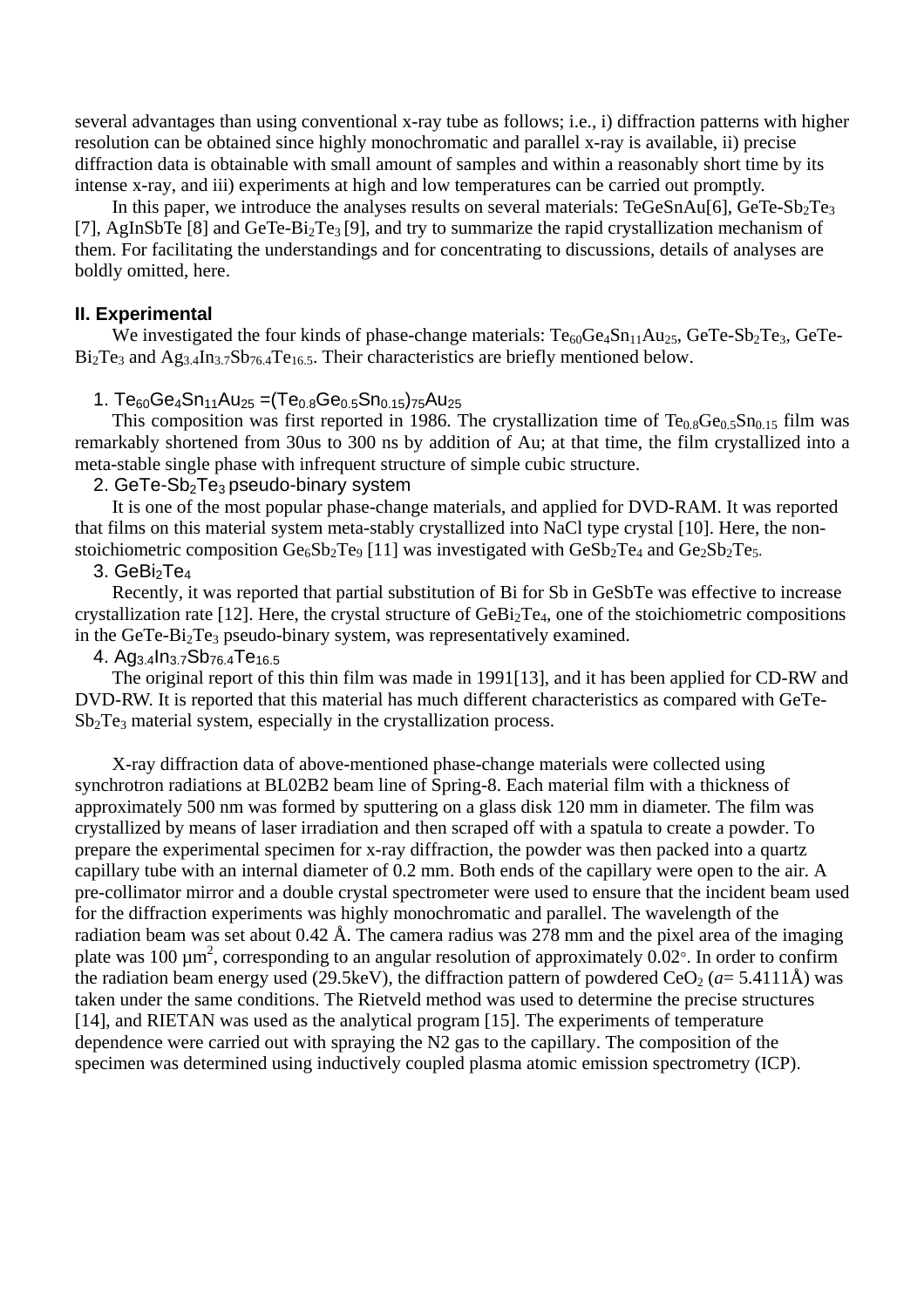#### **III. Results**

Each specimen of laser-crystallized film was poly-crystalline with average grain size of 10 nm. The obtained results of crystal structures and their temperature dependence are described below.



Fig. 1 Observed and calculated diffraction patterns of the powdered specimens: (a)Te<sub>60</sub>Ge<sub>4</sub>Sn<sub>11</sub>Au<sub>25</sub>,  $(b)$ GeSb<sub>2</sub>Te<sub>4</sub>, (c)GeBi<sub>2</sub>Te<sub>4</sub>, and (d)Ag<sub>3.4</sub>In<sub>3.7</sub>Sb<sub>76.4</sub>Te<sub>16.5</sub>.

### **1. Diffraction patterns and structure analyses**

Figure 1 shows the observed and calculated diffraction patterns of the powdered specimens. It is seen that they show very good agreement in the every case for (a)  $Te_{60}Ge_4Sn_{11}Au_{25}$ , (b)  $GeSb_2Te_4$  (c) GeBi<sub>2</sub>Te<sub>4</sub>, and (d)  $Ag_{3.4}In_{3.7}Sb_{76.4}Te_{16.5}$ . We carried out search-match analyses and revealed that each of (a), (b), (c), and (d) is respectively identical to a distinct structure as follows; i.e., (a) is identical to Polonium crystal in the space group of *Pm-*3*m* if temporarily setting the lattice constant to about 3 Å, (b) is identical to LaP, CsF, SrS etc. belonging to the space group of *Fm-*3*m* and having NaCl type structure with a lattice constant  $a=6.00-6.04 \text{ Å}$ , (c) is similar to (a), and (d) is identical to As, Sb, or Bi crystals with A7 structure belonging to the space group of *R-*3*m*. Thus, the assumed crystal structure for each material is shown in Fig.2. The analyses results by the Rietveld method are listed in Table I.

At first,  $Te_{60}Ge_4Sn_{11}Au_{25}$  crystal has a simple cubic structure with lattice parameter of about 3 Å, where each component of Te, Ge, Sn, and Au randomly occupies the 1(*a*) site.

Second, both of  $GeSb_2Te_4$  and  $Ge_6Sb_2Te_9$ crystals have NaCl type structure with lattice parameter of about 6 Å, where Te wholly occupies the  $4(a)$  site, and Ge and Sb randomly occupy the  $4(b)$ site. There indispensably exist some vacancies in the 4(*b*) site according to the compositions; e.g., 25% and 11% for  $\text{GeSb}_2\text{Te}_4$  and  $\text{Ge}_6\text{Sb}_2\text{Te}_9$ , respectively. We already reported that the vacancies of  $Ge_2Sb_2Te_5$  film is never filled up by addition of excess Sb atoms as a formula of  $Ge_2Sb_{2+x}Te_5(0 \times 1)$ ; the added Sb atoms are probably condensed at the grain boundaries in the amorphous state [7].

Third, it is very interesting that similar compound of  $GeBi<sub>2</sub>Te<sub>4</sub>$  has not NaCl type structure but simple cubic structure with lattice parameter of about 3 Å as same as  $Te_{60}Ge_4Sn_{11}Au_{25}$ , where each component of Te, Ge, and Bi randomly occupies the 1(*a*) site.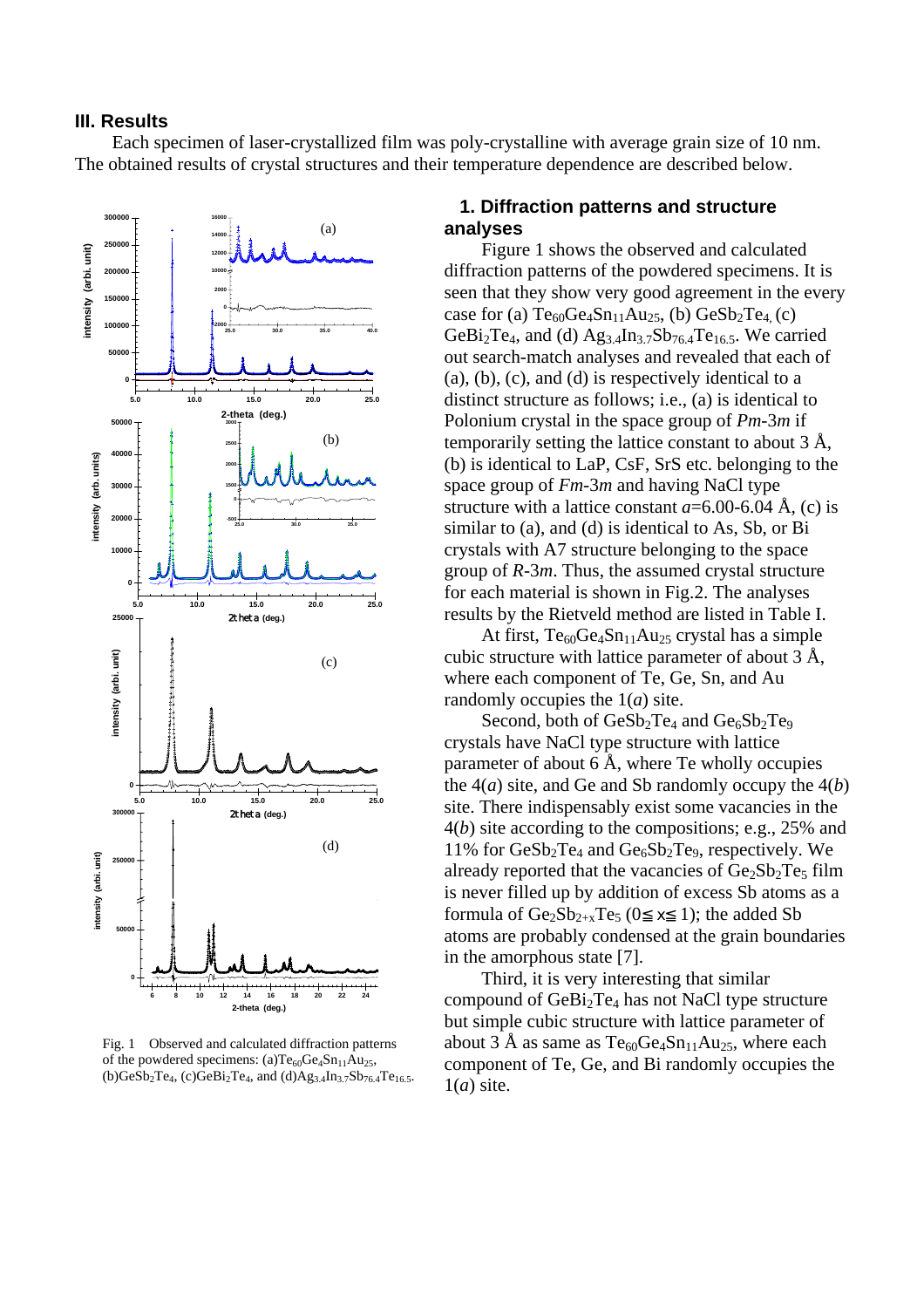| Composition                                          | atom                                    | site | g   | x        | v            | Z.           | $B(A^2)$ | $R_{\rm WP}$ | $R_{p}$ | R <sub>I</sub> | $R_{WD}$<br>(expected) | a(A)                  |
|------------------------------------------------------|-----------------------------------------|------|-----|----------|--------------|--------------|----------|--------------|---------|----------------|------------------------|-----------------------|
| $Te_{80}Ge_4Sn_{11}Au_{25}$                          | Au, Ge, Sn, Te                          | 1(a) | 1.0 | $\Omega$ | $\Omega$     | $\Omega$     | 3.2(5)   | 2.99%        | 1.94%   | 1.02%          | 0.90%                  | 2.99492(46)           |
| GeSb <sub>2</sub> Te <sub>4</sub>                    | Te <sub>1.0</sub>                       | 4(a) | 1.0 | $\Omega$ | $\Omega$     |              | 1.3(2)   | 6.08%        | 4.61%   | 1.98%          | 3.52%                  | 6.03686(5)            |
|                                                      | $Ge_{0.408}Te_{0.413}$                  | 4(b) | 1.0 | $\Omega$ | $\Omega$     | $\Omega$     | 3.6(3)   | 4.71%        | 3.24%   | 1.42%          | 1.77%                  | 6.00028(26)           |
| GeSb <sub>2</sub> Te <sub>4</sub>                    | Te <sub>1.0</sub>                       | 4(a) | 1.0 | $\Omega$ | $\Omega$     |              | 1.3(2)   | 6.08%        | 4.61%   | 1.98%          | 3.52%                  | 6.03686(5)            |
|                                                      | $Ge_{0.408}Te_{0.413}$                  | 4(b) | 1.0 | $\Omega$ | $\Omega$     | $\Omega$     | 3.6(3)   | 4.71%        | 3.24%   | 1.42%          | 1.77%                  | 6.00028(26)           |
| $GeSb$ , Te <sub>4</sub>                             | Te <sub>1.0</sub>                       | 4(a) | 1.0 | $\Omega$ | $\Omega$     |              | 1.3(2)   | 6.08%        | 4.61%   | 1.98%          | 3.52%                  | 6.03686(5)            |
|                                                      | Ge <sub>0.408</sub> Te <sub>0.413</sub> | 4(b) | 1.0 | $\Omega$ | $\Omega$     | $\Omega$     | 3.6(3)   | 4.71%        | 3.24%   | 1.42%          | 1.77%                  | 6,00028(26)           |
| GeBi <sub>2</sub> Te <sub>4</sub>                    | $Ge_{1/7}Bi_{2/7}Sb_{4/7}$              | 1(a) | 1.0 | $\Omega$ | $\Omega$     | $\Omega$     | 3.7(1)   | 4.00%        | 3.01%   | 1.29%          | 1.97%                  | 3.0695(7)             |
| $Ag_{3.4}In_{3.7}Sb_{76.4}Te_{16.5}$<br>(room temp.) | Ag, In, Sb, Te                          | 6(c) | 1.0 | $\Omega$ | $\Omega$     | 0.2357(5)    | .52(29)  | 5.62%        | 3.96%   | 0.83%          | 1.08%                  | $a=4.35530(29)$       |
|                                                      |                                         |      |     |          |              |              |          |              |         |                |                        | $c=11.27637(82)$      |
| $Ag_{3.4}In_{3.7}Sb_{76.4}Te_{16.5}$<br>(550C)       | Ag, In, Sb, Te                          | 1(a) | 1.0 | $\Omega$ | $\mathbf{0}$ | $\mathbf{0}$ | 5.93(26) | 8.22%        | 6.05%   | 3.54%          | 2.55%                  | $a=3.18256(12)$       |
|                                                      |                                         |      |     |          |              |              |          |              |         |                |                        | $\alpha = 86.835(32)$ |

Table I Refined structural parameters and the final *R*-factors and lattice parameters of (a)Te<sub>60</sub>Ge<sub>4</sub>Sn<sub>11</sub>Au<sub>25</sub>, (b)Ge<sub>2</sub>Sb<sub>2</sub>Te<sub>5</sub> and (d)Ag<sub>3.4</sub>In<sub>3.7</sub>Sb<sub>76.4</sub>Te<sub>16.5</sub>



Fig. 2 Identified crystal structure for each specimen: (a)Te<sub>60</sub>Ge<sub>4</sub>Sn<sub>11</sub>Au<sub>25</sub>,(b)GeSb<sub>2</sub>Te<sub>4</sub>, (c)GeBi<sub>2</sub>Te<sub>4</sub>, and (d) Ag<sub>3.4</sub>In<sub>3.7</sub>Sb<sub>76.4</sub>Te<sub>16.5</sub>.

At last, Ag<sub>3.4</sub>In<sub>3.7</sub>Sb<sub>76.4</sub>Te<sub>16.5</sub> crystal has A7 structure belonging to the space group of *R*-3*m* at room temperature; however, as increasing temperature, the relative atomic position gradually changes in the crystal cell, and the crystal is getting to produce the second order phase-transition from A7 to another hexagonal structure that belongs to the space group of *R*32 or *R*3*m* just below melting point. This high temperature phase of rombohedral structure has a lattice constant  $a=3.182$  Å and a bonding angle  $\alpha$ =86.8 at 823 K, and the every site is randomly occupied by each component of Ag, In, Sb, and Te. It can be said that the structure has little difference between that of  $Te_{60}Ge_4Sn_{11}Au_{25}$  or  $GeBi_2Te_4$ with simple cubic structure.

#### **2. Temperature dependence of crystal structures**

Figures 3 and 4 show the dependence of lattice parameter *a* and isotropic temperature factor *B* on temperatures, respectively. Based on the results of Fig. 3, the coefficient of linear expansion *L/L T* is calculated for each material, and the coefficient of volume expansion *V/V T* can be estimated to be three times of *L/L T* if assuming an isotropic material. Since the atomic displacement by thermal vibration *u* has a relation of  $u^2 = B/8\pi^2$  between the temperature factor of *B*, the increasing rate of the mean square of atomic vibration on temperature *T* can be calculated by *B/B T* based on the results of Fig.4.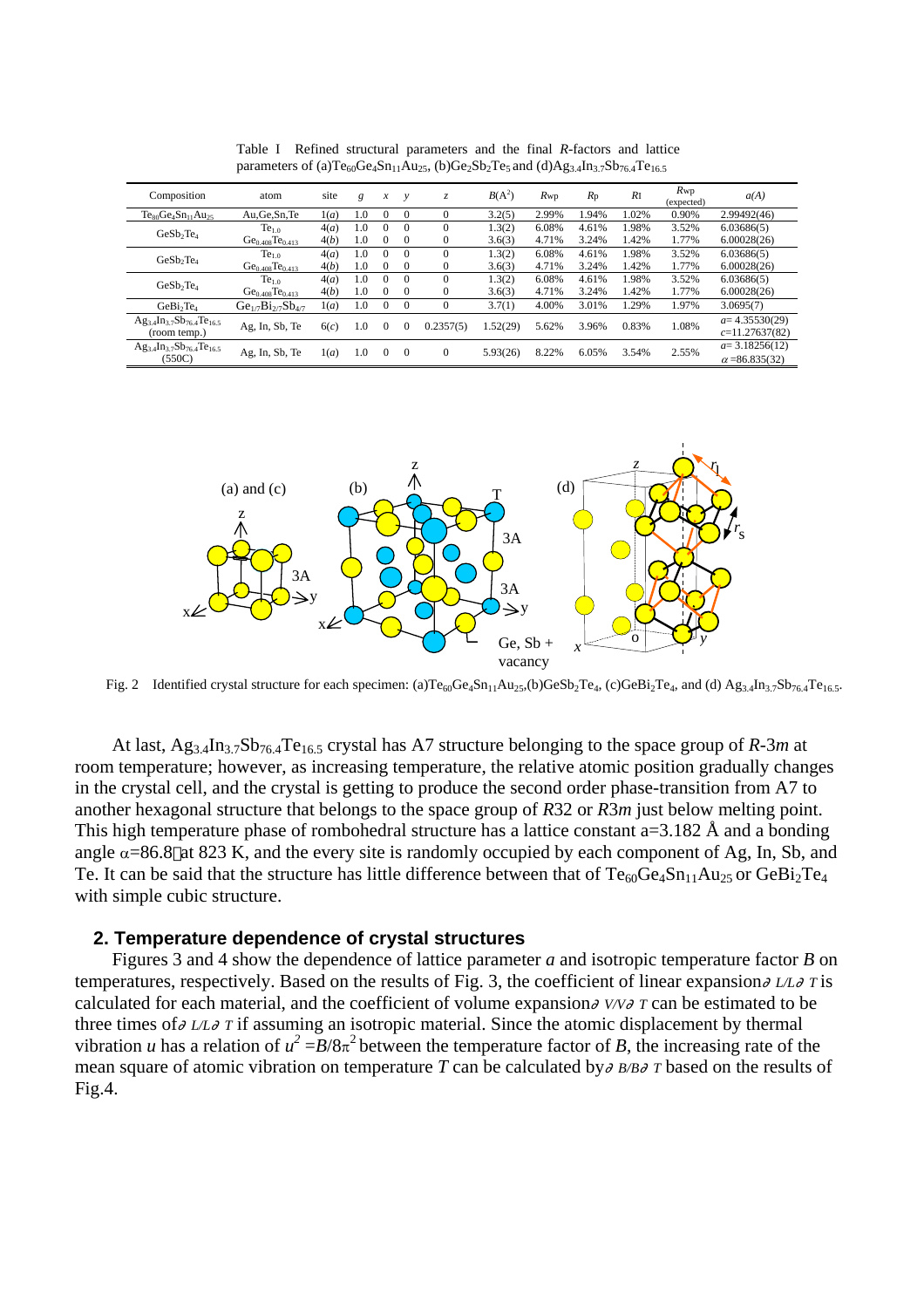

Fig. 3 Temperature dependence of the lattice parameters *a* or c for each specimen: (a)  $Te_{60}Ge_4Sn_{11}Au_{25}$ , (b)  $Ge_2Sb_2Te_5$ , and (d)  $Ag_{3.4}In_{3.7}Sb_{76.4}Te_{16.5}$ .



Fig. 4 Temperature dependence of the temperature factors in the Rietveld analyses *B* for each specimen: (a)Te<sub>60</sub>Ge<sub>4</sub>Sn<sub>11</sub>Au<sub>25</sub>, (b)Ge<sub>2</sub>Sb<sub>2</sub>Te<sub>5</sub>, (c)GeBi<sub>2</sub>Te<sub>4</sub>, and (d)Ag<sub>3.4</sub>In<sub>3.7</sub>Sb<sub>76.4</sub>Te<sub>16.5</sub>.

Table II Observed and calculated diffraction patterns of the powdered specimens: (a)Te<sub>60</sub>Ge<sub>4</sub>Sn<sub>11</sub>Au<sub>25</sub>,  $(b)Ge_2Sb_2Te_5$  and  $(d)Ag_{3,4}In_{3,7}Sb_{76,4}Te_{16,5}$ 

|                                      | $V/V$ T                           | $B/B$ T                  |
|--------------------------------------|-----------------------------------|--------------------------|
| $Te_{60}Ge_4Sn_{11}Au_{25}$          | $3.03 \times 10^{-5}$ /K          | $1.05\times 10^{-3}$ /K  |
| $Ge_2Sb_2Te_5$                       | 6.24 $\times$ 10 <sup>-5</sup> /K | $1.82 \times 10^{-3}$ /K |
| $Ag_{3.4}In_{3.7}Sb_{76.4}Te_{16.5}$ | $7.09\times 10^{-5}$ /K           | $1.99 \times 10^{-3}$ /K |

The obtained *V/V*  $T$  and *B/B*  $T$  of the specimens, except for GeBi<sub>2</sub>Te<sub>4</sub>, are listed in Table II. In the first case of  $Te_{60}Ge_4Sn_{11}Au_{25}$  (a), it is seen that both of *a* and *B* increase lineally with increased temperature, and *V/V T* was estimated to 3.03 $\times$  10<sup>-5</sup>/K, and *B/B T* at room temperature can be calculated to  $1.05 \times 10^{-3}$ /K. In the second case of Ge<sub>2</sub>Sb<sub>2</sub>Te<sub>5</sub> (b), the lattice parameter *a* increases linearly with increased temperature in the low temperature region, however the increasing rate tends to decrease in the high temperature region. *V/V T* at room temperature was about 6.24 $\times$  10<sup>-5</sup>/K. On the contrary, the temperature factor *B* shows approximately changes linearly with the temperature for both of 4(*a*) and 4(*b*) sites. It is seen that thermal vibration of the 4(*b*) site, Ge/Sb atoms, is much larger than that of the 4(*a*) site, Te atoms. From the Rietveld analyses, *B*/*B T* can be calculated to 1.82 $\times$  10<sup>-3</sup>/K at room temperature, where equivalent thermal vibration was preconditioned for either of Ge and Sb. In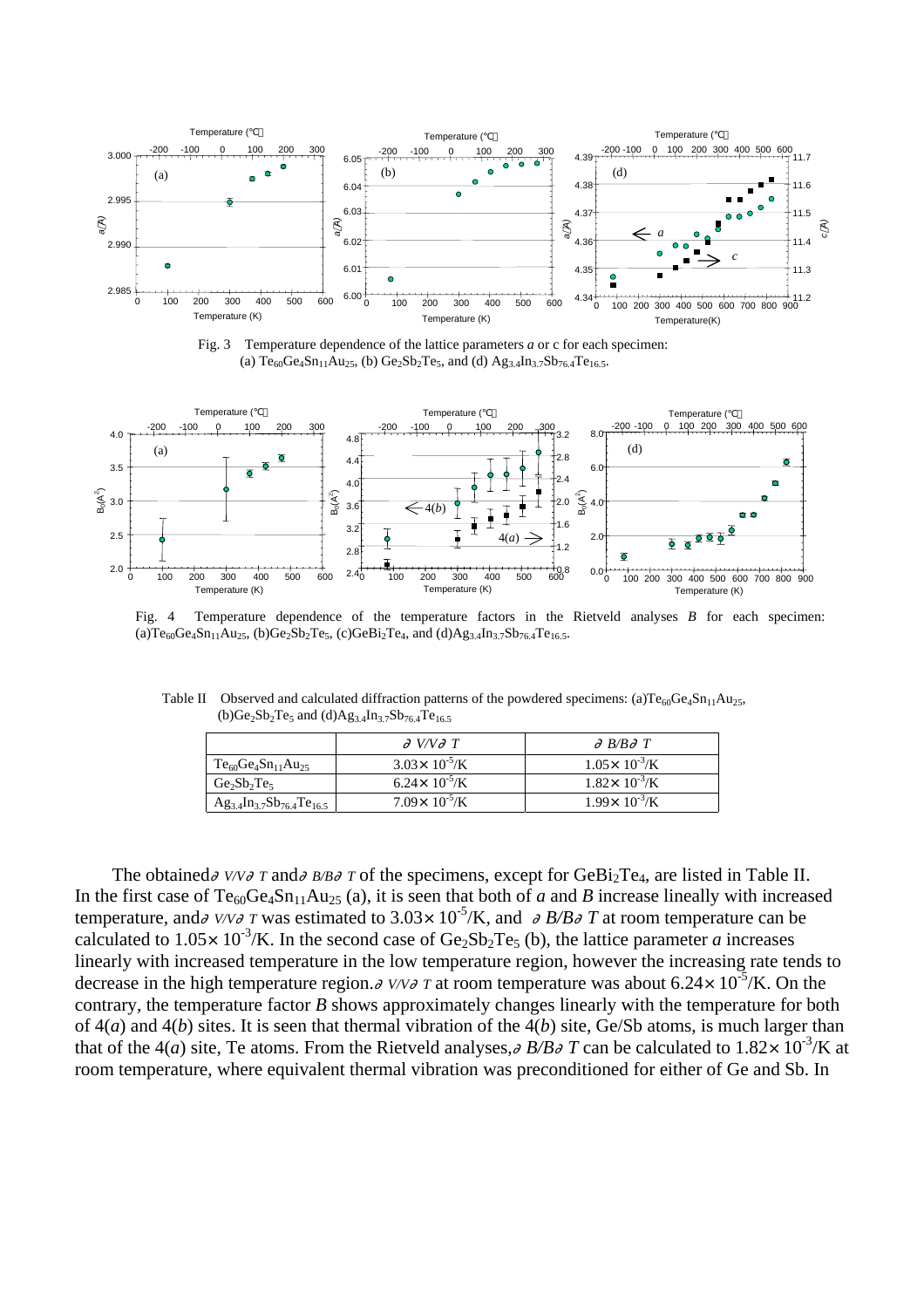the last case of  $Ag_{3,4}In_{3,7}Sb_{76,4}Te_{16,5}$  (d), the linear expansion in the *c* axis is much larger than in the *a* axis, and *V/V T* was calculated to be 7.09 $\times$  10<sup>-5</sup>/K. The atomic displacement by thermal vibration *B* shows linear increase to temperature at around room temperature; however, it abruptly begins to increase exponentially over around 300K. At just beneath the melting point, the average atomic displacement from the thermal equilibrium position reaches to as high as 10% of the nearest atomic distance of 0.28 Å. The value of *B/B T* at room temperature is  $1.99 \times 10^{-3}$ /K. The relation between *B/B T* and *V/V T* at room temperature is shown for three materials in Fig. 5.

**3.0x10-3AgInSbTe** ∂*B/ B* ∂/T(/K)  $\pi$ (K) **GeSbTe**  $\Box$ **2.0x10-3**  $\mathbf a$ **TeGeSnAu** ă  $\Box$ **1.0x10-3 0.0 0.0 2.0x10-5 4.0x10-5 6.0x10-5 8.0x10-5** coefficient of thermal expansion

Fig. 5 Relations between the *V/V* and *B/B* for specimens of: (a)Te<sub>60</sub>Ge<sub>4</sub>Sn<sub>11</sub>Au<sub>25</sub>, (b)Ge<sub>2</sub>Sb<sub>2</sub>Te<sub>5</sub>, and (d)Ag<sub>3.4</sub>In<sub>3.7</sub>Sb<sub>76.4</sub>Te<sub>16.5</sub>

### **IV. Discussion**

We minutely investigated the crystal structures and the thermal properties of four kinds phase-change materials, and found out a few interesting facts relating to their superior phase-change properties. They are summarized as follows:

1) The four kinds materials commonly have highly symmetrical cubic structures, where a any lattice site is randomly occupied by every component element: three of them have simple cubic or quasisimple cubic structures with a lattice parameter of about  $3 \text{ Å}$ , and the left one has

an NaCl type structure with a lattice parameter of about 6  $\AA$ , where the NaCl structure can be regarded as a simple cubic structure with a lattice parameter of about 3 Å if assuming that each element indiscriminately occupies the 4(*a*) and 4(*b*) sites,

2) There exist a strong positive correlation between *V/V T* and *B/B T*; and *V/V T* of  $Ge_2Sb_2Te_5$  and  $Ag_{3.4}In_{3.7}Sb_{76.4}Te_{16.5}$  are much larger than those of the main component elements of Sb and Te, and

3) Considering that the melting point of a solid material is roughly in inverse proportion to its coefficient of thermal expansion, the melting points of  $630^{\circ}$ C for  $Ge_2Sb_2Te_5$  and  $550^{\circ}$ C for  $Ag_{3.4}In_{3.7}Sb_{76.4}Te_{16.5}$  are much higher than the expected values.

From the summary, we can conclude the following mechanism to explain the remarkable phasechange properties of these memory materials. The first is that the rapid crystallization processes are brought about by the crystallization process not accompanying any phase separations and by the highly symmetrical structures of produced crystal phases. This theory is what Yamada et al. have previously reported in 1987, and it was re-confirmed by some recent studies including the present experiments on  $Ag_{3.4}In_{3.7}Sb_{76.4}Te_{16.5}$  and  $GeBi_2Te_4$  films. Last year, Yusu et al. reported that crystallization process of GeTe-Sb<sub>2</sub>Te<sub>3</sub> system was accelerated by partial substitution of Bi for Sb [12]. We suppose the possibility that Bi substitution makes the crystal structure to be simple cubic.

The second is that extremely large thermal atomic vibrations are observed for  $Ge_2Sb_2Te_5$  and  $Ag_{3.4}In_{3.7}Sb_{76.4}Te_{16.5}$ . In other words, these two materials can be remaining in the crystal state even if the thermal atomic vibrations become very large. We think it means that the atomic distribution in the crystal state becomes further near to that in the amorphous state at high temperature conditions; therefore, the amorphous film easily crystallize only by short atomic diffusions. Here, it is very important that the thermal stability of their amorphous phase is secured since their thermal atomic vibrations are small at room temperature.